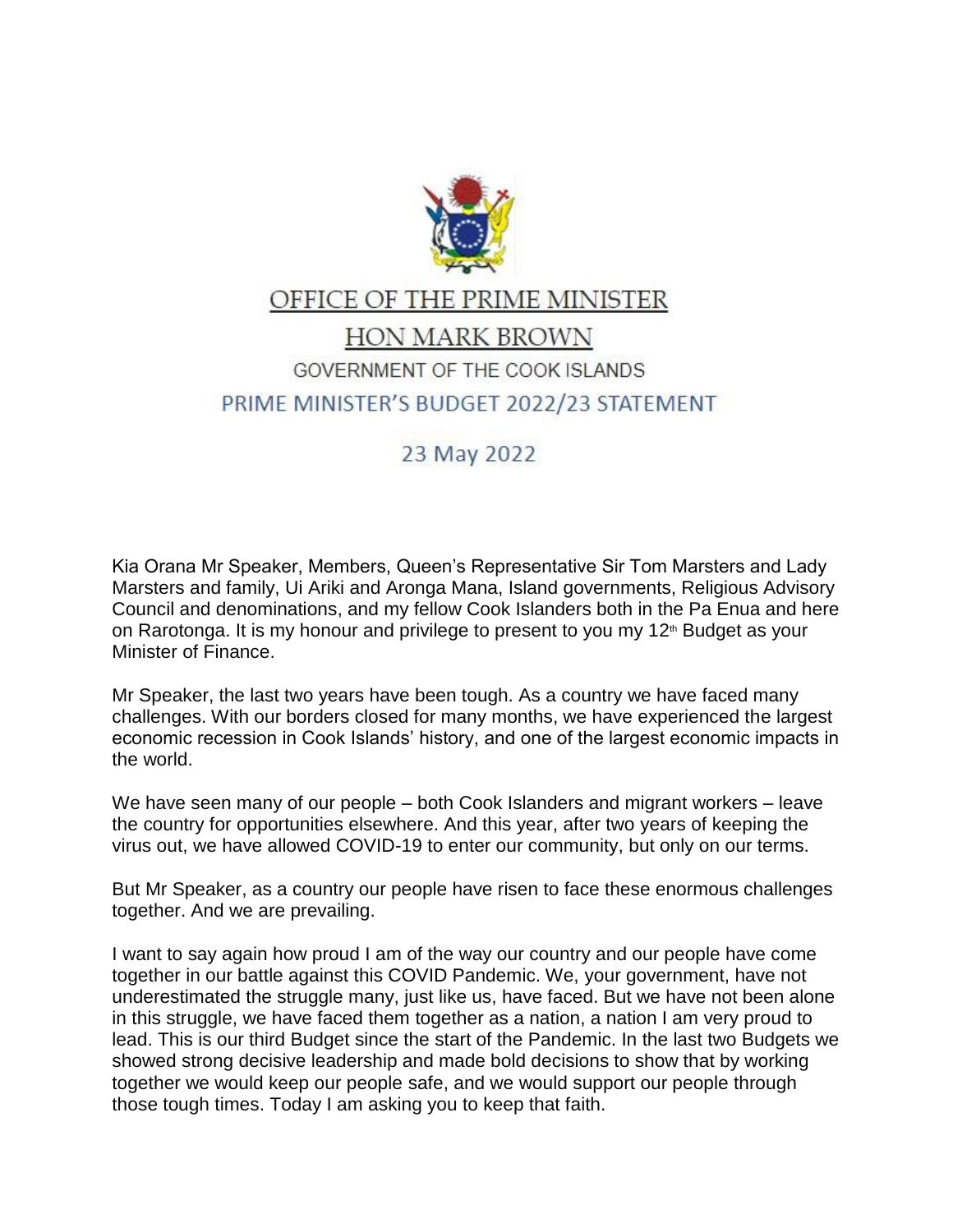Budget 2020 was the Budget of Blessings. While our economy was hit hard, we were blessed in that we were in a position of financial strength and moved quickly to ensure that the worst of the storm had missed our little paradise. The 2020 Budget set the foundation for our response to the Pandemic, supporting our economy through a stimulus and support package valued at around 20% of our GDP.

Since then, we have supported hundreds of our Cook Islands businesses from the start of the Pandemic – paying over \$104 million dollars in wage subsidies, business, and sole trader grants, as well as training grants.

Budget 2021 was the Revival Budget. The Revival Budget focused on critical measures to protect our people and stimulate the economy, as we moved from Response to Recovery.

And we can see that our health response and economic stimulus measures have been working. Even with our borders closed for six months of this year and Omicron entering our community in February, this year our economy has grown by 11.5% – the first step in our recovery. Our economic heart is still beating, and it is starting to beat stronger and faster.

Much of this growth is due to our borders reopening in January and visitors returning to the country. At the end of last year, in December, we had to make a critical decision. Do we listen to the fearmongering of the Opposition and T&M Heather and the United Party to keep our border closed or do we follow the science and the medical advice? It was a bold decision, but I know that we made the right one. Because this was a decision which affected everyone in the Cook Islands. To open our borders again, knowing that doing so would allow COVID into the country, but that not doing so would be an even worse outcome for all of our people.

We needed to allow time for Te Marae Ora to be ready, and over the past two years they have prepared, knowing that the day would come that we would have to face the virus. And they, and our people, prepared well. Our vaccination rate is amongst the best in the world, and we have upgraded our health systems and our testing capacity. When we reopened our border, all of our preparations paid off. Covid came to our country, but it came on our terms.

Since we detected our first Omicron infection on 15 February, we have recorded over 5300 cases, and just one death. While that one death still hurts, and while isolation and quarantine measures have led to disruptions to many businesses, we are incredibly fortunate to be in the position we are in today. With no serious cases or hospitalisations due to COVID. It is not luck that has seen us reach this point, but diligence, hard work and careful management and our faith – our high vaccination rates and our preparations and our prayers have kept us safe.

From an economic perspective, we expect to see over 50,000 tourists by the end of June. Those tourists are bringing in vital dollars to our economy, supporting and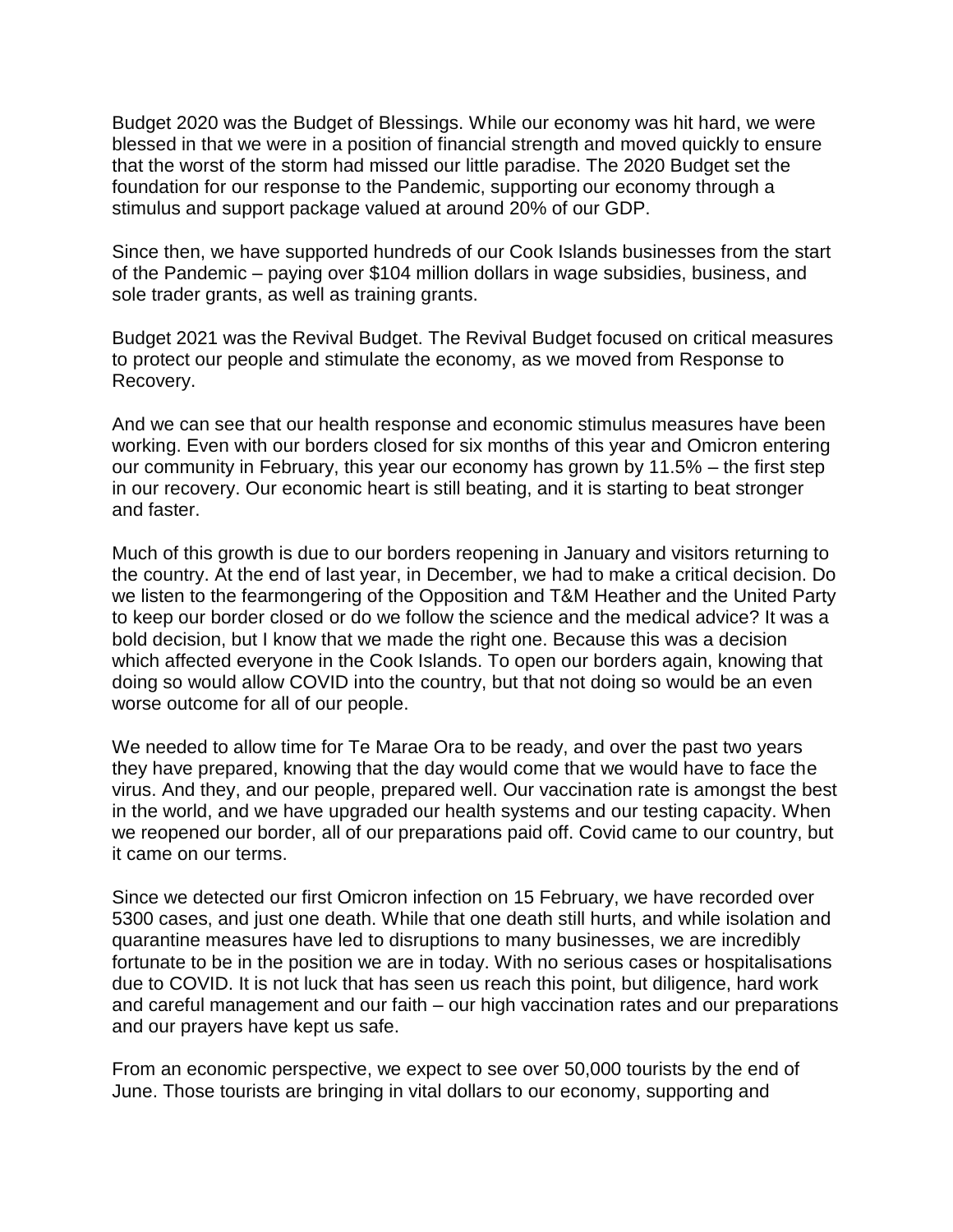creating new jobs and business. So far, we have successfully balanced the risk of opening our borders, and we will continue working hard to do so.

Mr Speaker, before I introduce this year's Budget, there are Government and community groups who have, and continue to work incredibly hard in responding to the pandemic, in particular Te Marae Ora and our community Puna organisations. I would like to take a moment to acknowledge them. I and our community do see your efforts, and we say thank you.

We would also not be in the position we are today without the generosity of our development partners, who have collectively provided \$103 million dollars over the last three years to support our response to the COVID-19 Pandemic. To the Australian Government, the People's Republic of China, Japan, the Asian Development Bank, amongst others. the Cook Islands Government offers you our sincere thanks.

And I would like to make special mention of the New Zealand Government, who provided \$50 million dollars in budgetary support this year, as well as almost \$700,000 dollars for vaccinations and RAT test kits. This has been a significant help in our response to the Pandemic. And New Zealand's additional commitment of \$40 million dollars in capital investment support will be critical in aiding our economic recovery as we move forward.

Mr Speaker, today's Budget shows the policies of the last two years have worked. We have held the faith in the measures introduced for our medical response and our economic response, and we are now in a stronger position than we thought possible even in December. Today's Budget shows that we are on the right path to recovery.

While no one will know when we will be done with COVID, as we look around at all that we have accomplished and the progress we have made, we can see that our journey has been, and continues to be a successful one against the enormous challenges that were before us.

We can be cautiously optimistic that now we have passed the peak of infections on Rarotonga and Aitutaki, and we are managing it in the Pa Enua, and as travel continues to resume, that there will be better days ahead. Last year we saw the light at the end of the tunnel – now we are emerging out of the tunnel into the brightness of a new day. And if we keep the momentum of the last two years, not only will we make it through, but we will climb higher than we have ever been as a country. That is why, Mr Speaker, the theme of this year's Budget is "Keeping the faith."

By that, I mean keeping the faith in ourselves as a sovereign nation, in our ability to overcome adversity, and in our support for one another as people. Keeping the faith in the course we are taking to regrow our economy. And, Mr Speaker, keeping the faith in our government and that we will continue to guide our nation for the betterment of all our people.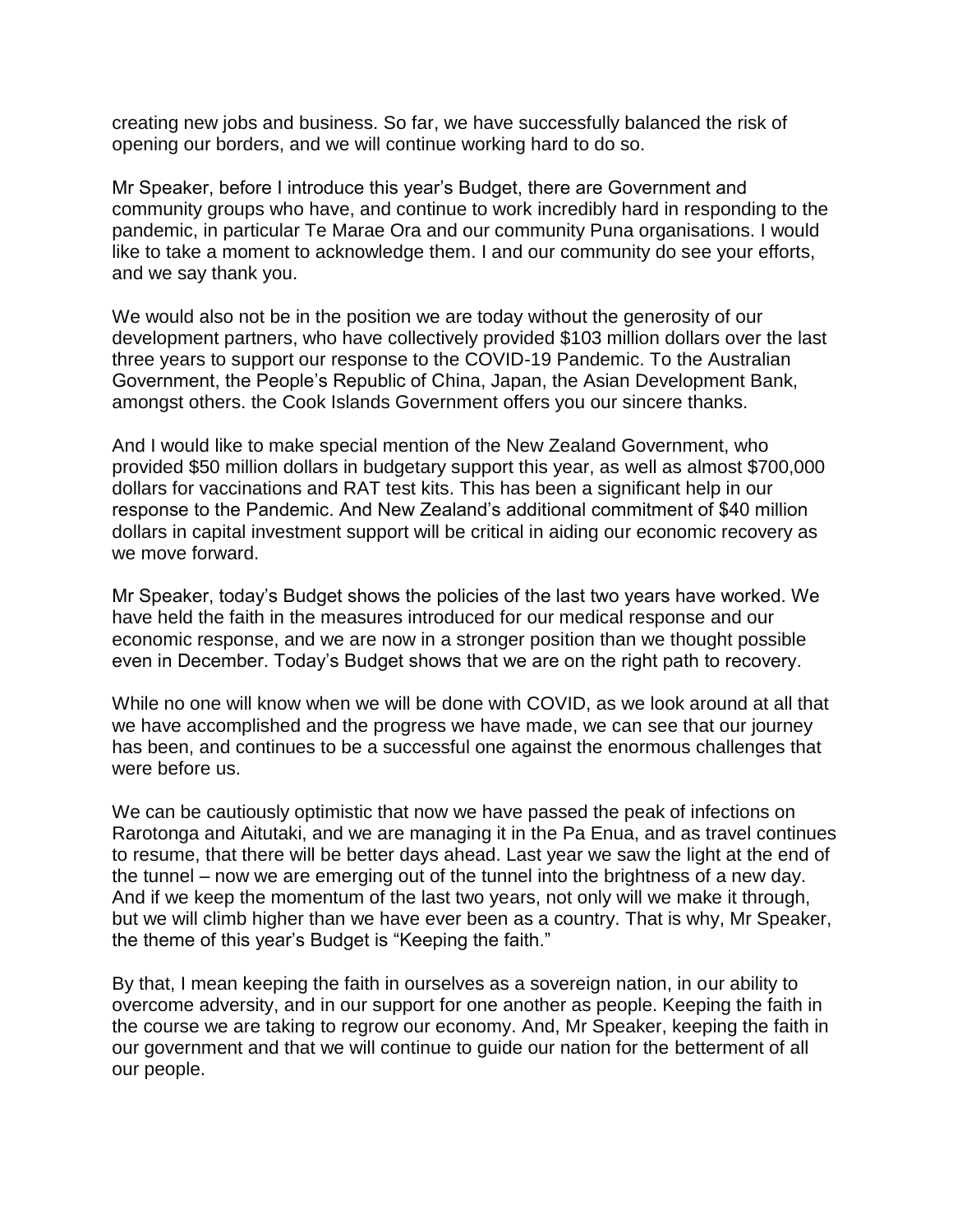Mr Speaker, today's Budget shows that despite the uncertainties ahead, the Cook Islands' economic outlook is showing early but positive signs of moving out of the depths of the pandemic and moving back towards the prosperity we experienced prior to the pandemic. Back to our graduated status as a high-income country.

Following a decrease of 23.4% over 2019/20 and 2020/21, our Gross Domestic Product, or GDP, is on the rise again. We expect GDP to grow by 11.5% in 2021/22, and again by around 14% in 22/23. This is a very strong growth rate, but this is not at all unusual when recovering from an economic shock like we have had.

However, we expect to see higher inflation over the next couple of years, mostly due to global supply issues and the Russian war with Ukraine. On the short-term we expect prices to increase by 4.3% in 2021/22 and 3.9% in 2022/23.

This inflation is not something Government can control, as it is coming from outside of our country. And it will affect Government as it will affect our people, through rising costs.

And despite a significant reduction in national income and having to climb out of our deepest recession in history, this budget Mr Speaker, will still manage to give some increases to our vulnerable. This Budget includes measures to provide some immediate relief for the vulnerable in our society, while in the longer term the work done through our Economic Recovery Roadmap will help reduce the impact of inflation.

Mr Speaker, earlier this year I promised to increase pensions in response to rising inflation. Today I am fulfilling that promise. Our mamas and papas on fixed retirement incomes, both in Rarotonga and the Pa Enua, will feel the pinch as the cost of bread, fuel and other necessities increases.

From 1 July, the Old Age Pension will increase by \$20 per month. This means that people aged 60-69 will now receive \$520 a month and people aged 70+ will now receive \$720 a month. It is remarkable Mr Speaker that in this tight fiscal environment we were still able to provide an increase immediately.

To assist with the impacts of rising prices, the Government has also decided to increase the minimum wage from \$8 to \$8.50 per hour. For a worker on 35 hours per week, that is an additional \$900 a year, an increase of 6 and a quarter percent.

There is a simple rule that I keep in mind as your Minister of Finance, it has kept our country's finances stable and growing over the last 12 years – you can only spend what you earn. And as a country our earnings had been growing at a high rate until COVID devastated the world. We were fortunate that we put money aside over the years of prosperity to allow us to protect our economy during the times turmoil.

We know that we will recover – our Economic Response over the last 2 years bought us time, time to get back on our feet and time to regrow our economy. That is why, even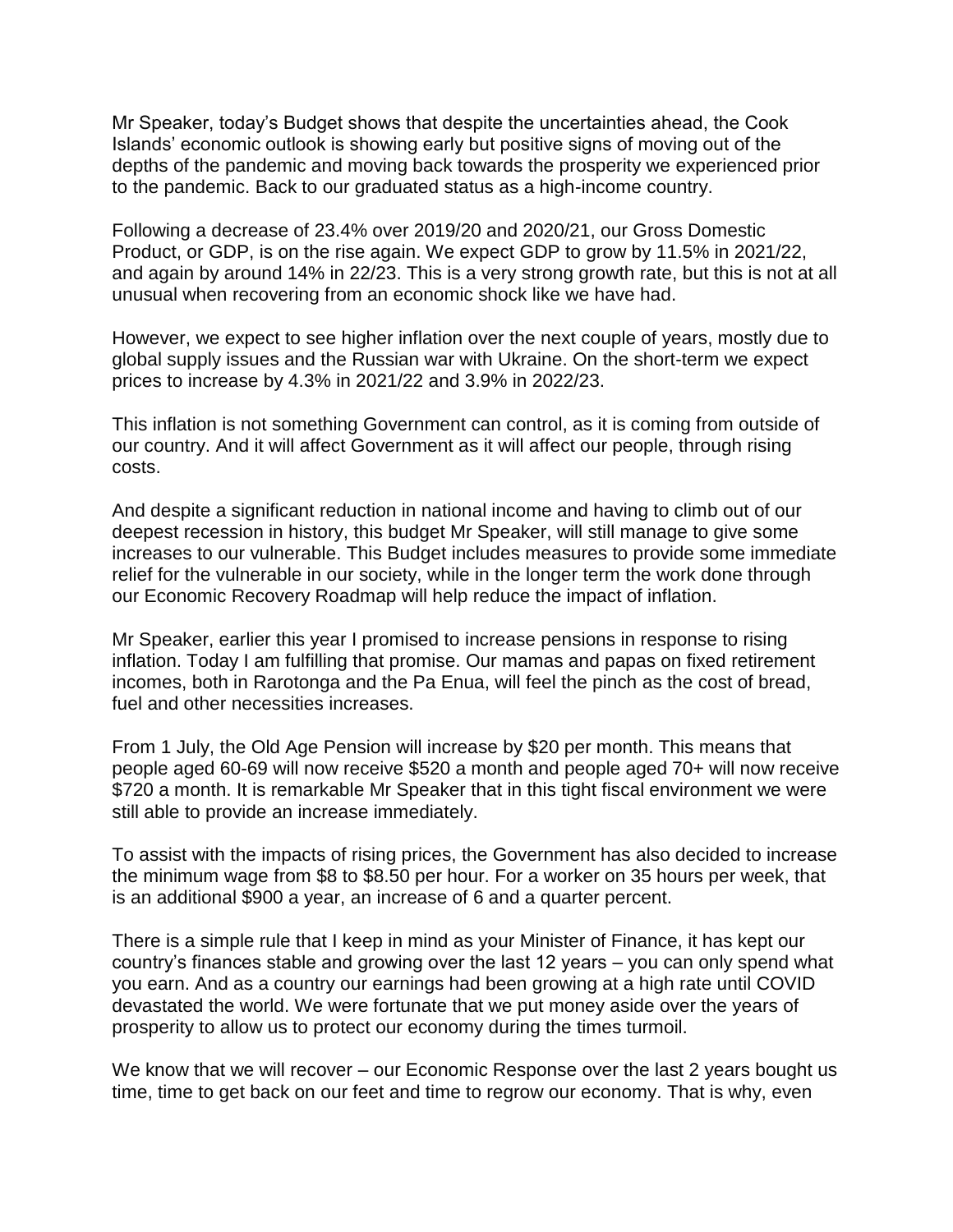though we have not got back to pre-covid financial levels, I am confident that increasing the support for our pensioners and low-income earners will be affordable as our economy gathers steam. And that first step will be determined by how quickly we see tourists return to our Islands.

The influx of tourism represents a welcome boost to the local economy. Tourist numbers have increased from 7,500 in 2020/21 to 50,300 in 2021/22. And we expect to see this trend continue, with 121 thousand visitors in 2022/23 and 165 thousand visitors in 2023/24 as we continue to rebuild our tourist markets.

But we know that we must look beyond tourism to grow our economy over the longer term. I have said before that economic diversification has been on our agenda for a long time, and this challenge cannot be addressed overnight.

We know that to support our private sector to invest in new industries we need to first have the right economic foundations in place. This means providing better internet connectivity in the Pa Enua, taking more business practices online, and ensuring our business and investment laws provide an enabling environment for all types of businesses.

Be assured Mr Speaker, that through the ERR measures, this Government is providing a solid economic foundation for diversification. One need only look at our emerging Seabed Minerals programme to see that significant millions will be spent on exploring and gaining knowledge of our deep ocean. We expect some of that investment to spill over to our domestic economy as it has already started.

Turning towards fiscal responsibility now Mr Speaker, this year's Budget moves us towards a more neutral fiscal stance, as we begin to unwind short-term stimulus measures in favour of longer-term reforms and investment in infrastructure.

By this, I mean as we move from the 'Response' to Recovery' phase of the Pandemic, Government spending shifts more towards 'business-as-usual.' We still need to spend to stimulate our economy, but we will move our focus from measures such as the Wage Subsidy and Business Grants to infrastructure investment that keeps our people employed. In 2021 the Government agreed to revise our fiscal rules. The whole world has changed and what worked before does not work now. We need to change the fiscal rules to be able to compete in this new world. These are the rules that guide how much we can spend each year. The scale of the economic shock, and the debt that Government has taken on to support our private sector over the past years, meant that the rules we had before were not right for where we are today.

There are two important changes, the first is that it is now Government's cash reserves that are the most important rule, and the second is that we have increased our net debt ratio, what percent of GDP we can borrow. We have increased this ratio to a maximum of 65% of GDP, and this sounds like a very high amount, but it is in fact now quite a normal level by international standards, and our team at the Ministry of Finance have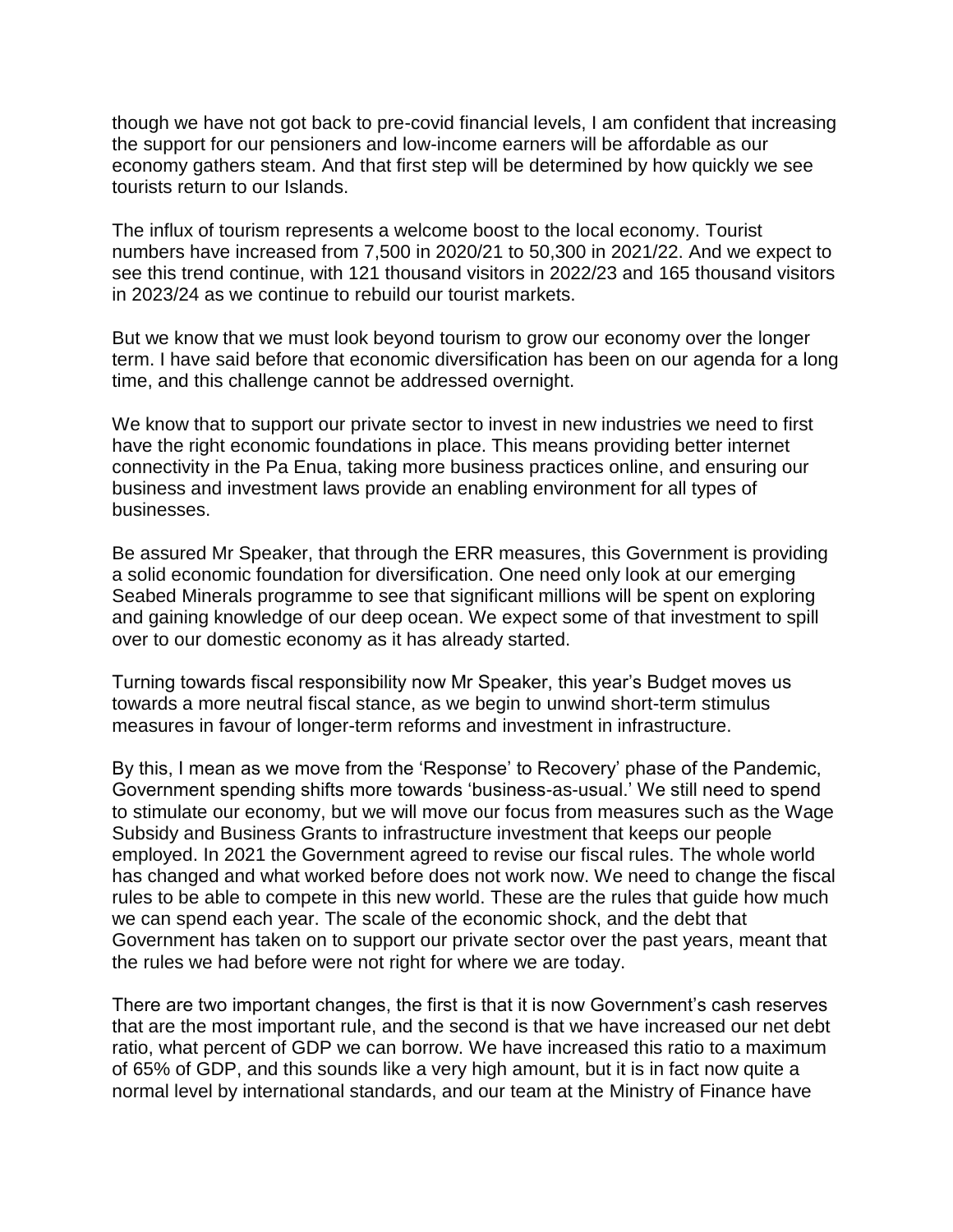assured me that it is a sustainable level. I must also assure you, Mr Speaker that we have not borrowed to this level, it is simply what the rule allows us to do.

These two rules together mean that we need to keep some cash in the bank, and that we can only borrow so much to do that. This is important to ensure the government has enough money available to respond to an economic shock or a natural disaster. For example, if a large cyclone were to impact one or more of our islands, and cause a halt to our revenues, the Government would need enough cash to respond and to cover our operations.

In 2022/23, we have again had to depart from our fiscal rules to help manage the recovery. This gives us a little more flexibility to respond to the needs of the economy as it gets on its feet again, allowing us to invest extra funds into the Economic Recovery Roadmap, and our ongoing response to COVID-19 whilst we protect our people in the Pa Enua.

Our cash position has improved by over \$35 million since the 2021/22 Budget, helping us to support the economy in recovery.

And while it is early to say for sure, if the economy recovers as we expect it to, we will be able to meet all the rules in the 2023 Budget. Our economists and budget team at MFEM, as they rightly should, take a very conservative approach to forecasting, but as we all should know by now, I am an optimistic man, and history tells me that we will do better. For example, visitor arrivals in April were already almost 2000 higher than had been assumed in preparing this Budget – this shows the potential for even better outcomes than we planned for.

Funding our response to the Pandemic has come at a steep cost, we borrowed \$130 million dollars to fund our response to COVID. This is a large increase in debt, but an increase without an alternative. If we did not do what was needed to keep our businesses and people afloat and alive then the consequences would have been much worse. Businesses would have gone bankrupt; loans would have been foreclosed and homes lost and sold off. We would have lost a lot more of our people to NZ and Australia, people's savings would have been lost and we would have regressed to 3<sup>rd</sup> world country living standards.

Even worse would have been the impact of what economists call economic scarring, where our economy would have been reduced to such a poor state as to never being able to recover on its own. Your government saw this consequence and made the bold decision to ensure this did not happen. We knew what we needed to do as a country to respond and to keep our economy alive.

The increase in debt, and the need to repay it with interest, will be a key challenge for us. Our debt servicing costs are forecast to increase to over \$30 million per year by the end of this decade. This is three times our current servicing costs and will demand a significant part of our revenue.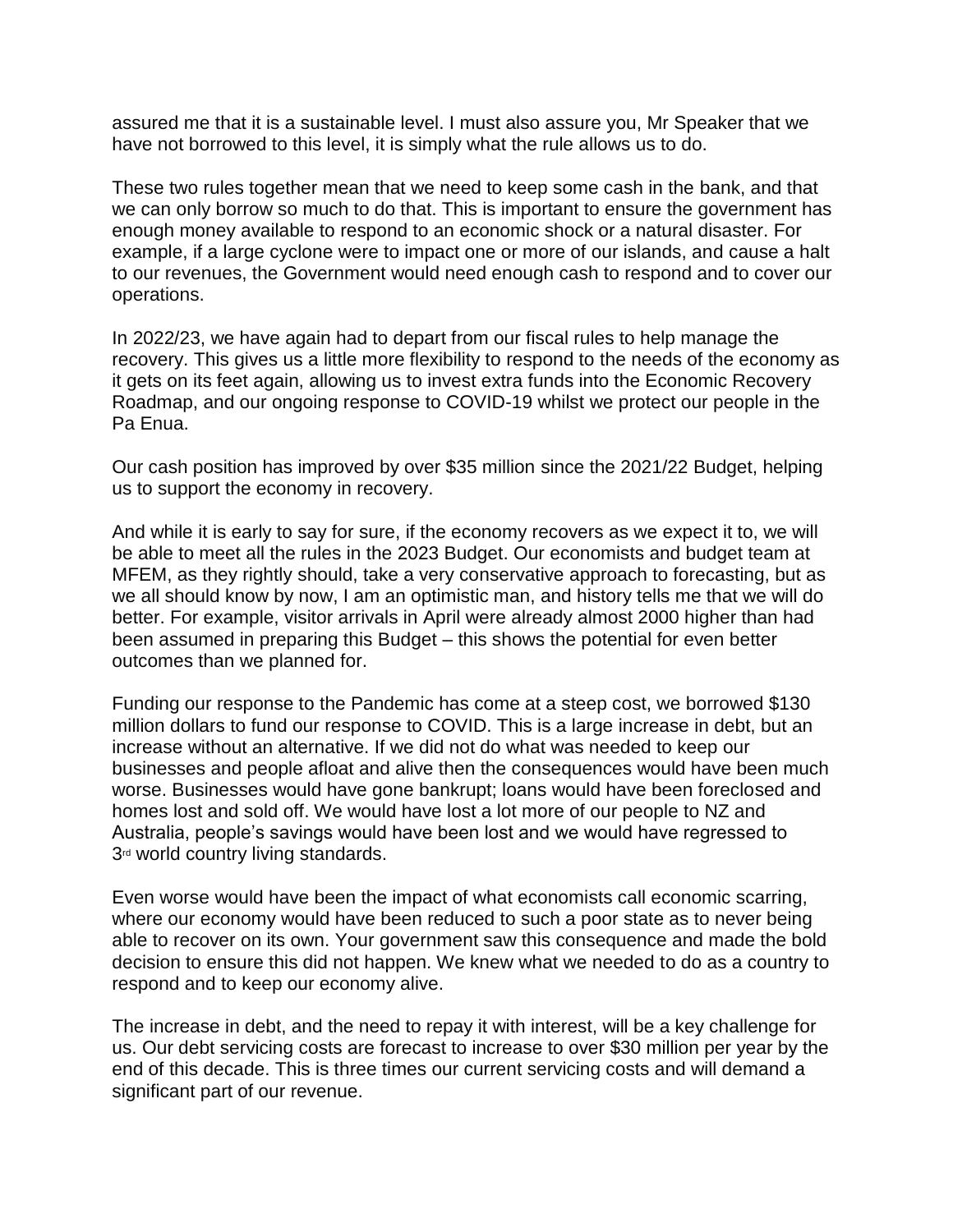That is why we along with our fellow Pacific Island countries are talking with our funding partners about restructuring our debt so that debt servicing can be maintained to sustainable levels. Capping our debt repayments over the short term is necessary, so we can continue to focus investment on growing the economy and lifting standards of living. Increasing productivity quickly is the key to avoiding debt distress.

And despite the opposition calling for cuts to public spending – now is not the time for austerity.

Government still needs to stimulate the economy and provide fiscal interventions to help us get back on track, and we will continue do this through the Economy Recovery Roadmap and the capital investment program.

This time last year I announced the Economic Recovery Roadmap, or ERR, as our guide out of the biggest recession our country has ever had. The ERR prioritises elements of the Economic Development Strategy that we announced in 2019, just as COVID-19 was emerging.

Unfortunately, the extended border closure from August 2021 also meant that we had to re-shift back to the continuation of Economic Response and the measures, such as the Wage Subsidy and Business Grants. We have spent the vast majority of ERR funds – more than \$42 million this year – on financially supporting our people. It has been a large, but necessary cost.

With things starting to look up now, our focus is again turned to the policies and reforms that will help guide our recovery. This year's Budget includes a further \$5.2 million for the ERR in 2022/23, and a total of \$8 million in the next four years. These are broadranging initiatives that are intended to address economic growth by reducing barriers to competition, growing our labour force, making Government more efficient, and by focusing our capital investment plans on projects that can offer a greater level of economic stimulus straight away.

You have heard me talk about the ERR workstreams before, so I will not go into detail here, other than to highlight the work that is being done right now to support our private sector businesses with streamlined immigration and reduced fees so that we can get our labour force back to where it needs to be to support our tourism industry. To our business owners, we have heard you, and we have responded.

The COVID-19 Medical Response Fund is a further important expenditure item in the 2022/23 Budget. These funds have been allocated to continue our response to COVID-19, strengthening our medical services particularly in the Pa Enua, and being ready to respond as the pandemic makes its way through our Pa Enua.

While we pray to God for his mercies to our small nation, we also know that God helps those who help themselves, and to this end, we have allocated \$5 million dollars to this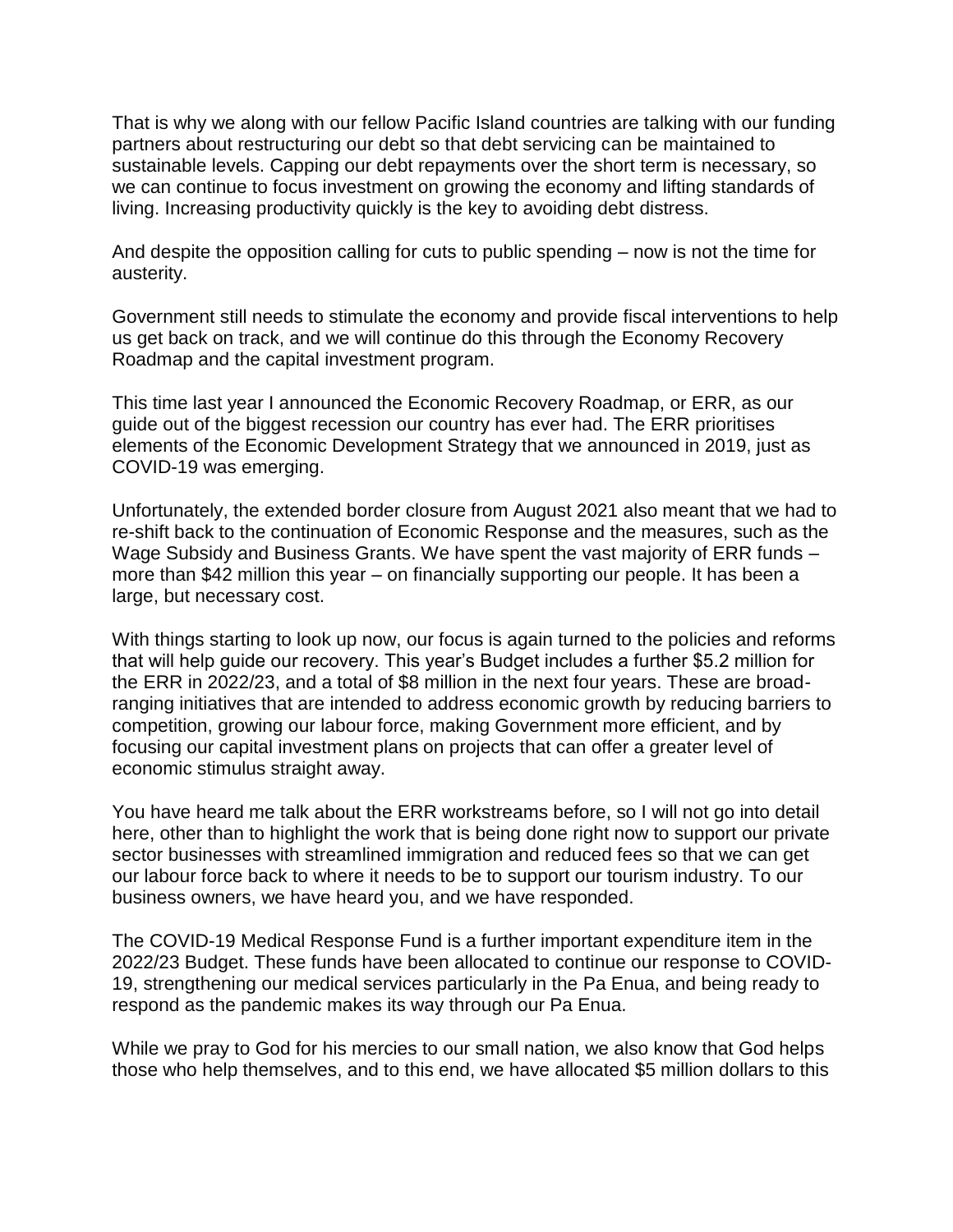important work. We also pray that we will not need to spend any of it, but we are ready if we need to.

Mr Speaker, I have spoken many times about the importance of capital expenditure in responding to the economic shock, about its ability to engage local companies, employ workers and stimulate our economy, particularly while investment from private companies is limited. Governments the world over know this, and we in the Cook Islands are no different. That is why it is one of the Economic Recovery Roadmap workstreams.

Capital expenditure in this Budget will continue the Government's three investment themes from last year.

In this Budget, Government has focused on projects that are either already in progress or development in order to deliver economic stimulus to the Cook Islands. These are intended to employ local contractors and labour more quickly, like our airport slab replacement programme at the Rarotonga Airport, employing dozens of people, using new skills that we have learned to deliver a project of national importance.

Infrastructure Cook Islands will continue their important work on physical infrastructure on Rarotonga and the Pa Enua, with continuing focus on bridges and roads on Rarotonga, and marine and air infrastructure works in the Pa Enua, including the Nassau wharf and Manihiki airport sealing projects.

Cook Islands Investment Corporation continues its focus on Government building works on Rarotonga and the Pa Enua. All of these projects employ local businesses and labourers on both Rarotonga and in our islands.

This Budget also provides funding to continue the upgrades to the Government IT Network both on Rarotonga and in the Pa Enua, with hardware on Rarotonga to make the Government network more reliable, and to improve connectivity and facilities in the Pa Enua. We are working to implement a total technology refresh – upgrading the mobile network and migrating satellite services to the latest generation of the O3B mPOWER Satellite constellation. In Aitutaki, we are taking advantage of Manatua cable connectivity.

This upgrade underpins the universal access program which is intended to deliver better telecommunications connectivity to Pa Enua communities. These investments will benefit not just our Island Administrations and Government agencies in the Pa Enua, but they will also enable connectivity improvements that will benefit all of our population in the islands with faster and more reliable internet.

Better internet connectivity for the Pa Enua is important for many reasons. It improves the ability for government agencies in Rarotonga to work with the Island Administrations. It means we can offer improved medical services to the outer islands through online consultations. And it makes it easier for our retired people to move back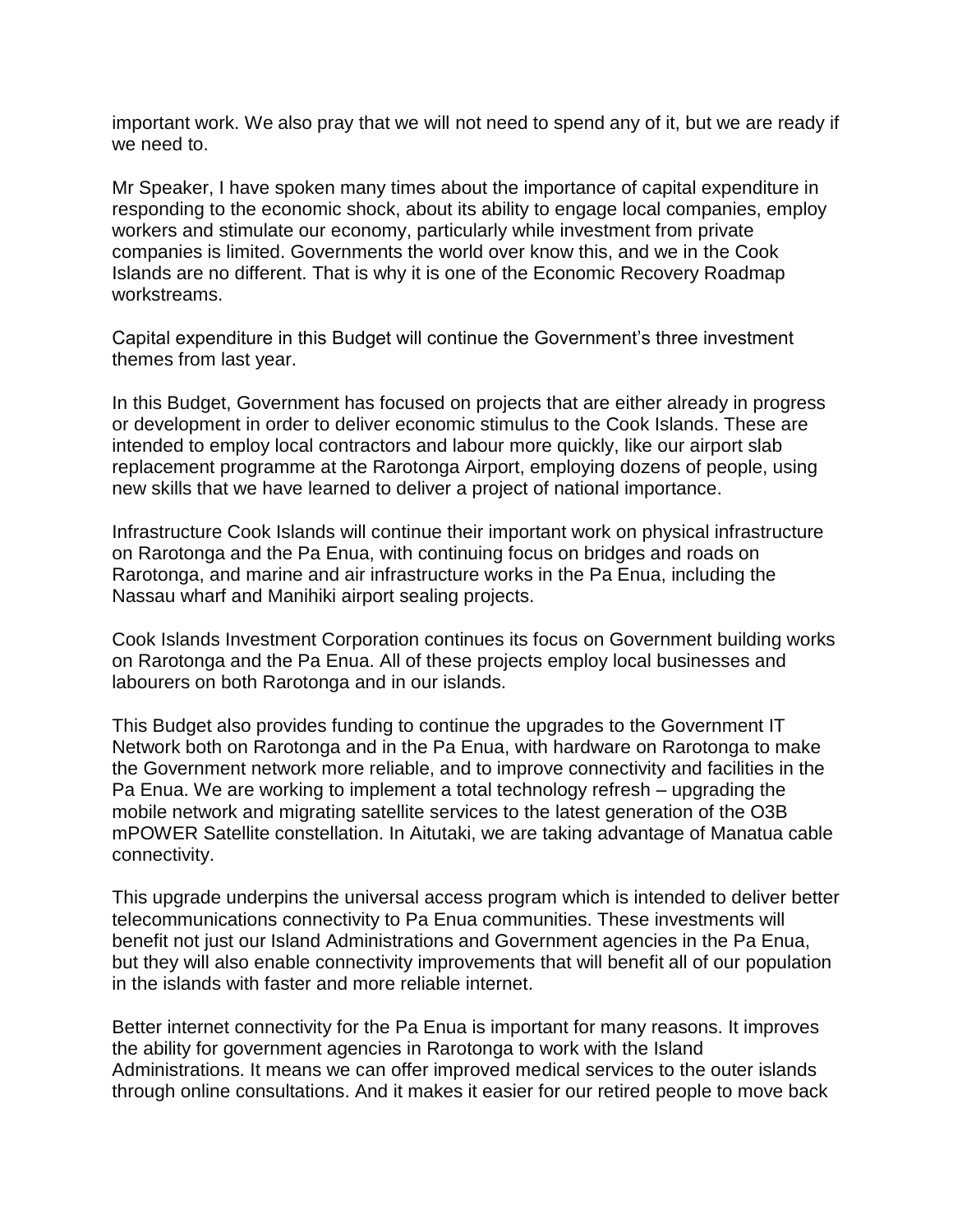to these islands if they can be sure they will be able to continue their business affairs, keep up with their families and have access to medical care.

A better-connected Pa Enua benefits all of the Cook Islands.

These capital investments would not be possible without the support from our development partners. Collectively they provided \$65 million in 2021/22 and another \$20 million is planned in 2022/23. This has enabled us to continue working on these important projects and to keep our local people employed.

As well as spending through the Budget, the Government is actively discussing additional capital investment proposals with various partners. We continue to work with New Zealand on proposals to fund projects through the Infrastructure Trust Fund, with a strong emphasis on shovel ready projects that will keep our people in employment and support more economic stimulus.

Along with the increase in pension and our support for the minimum wage increase, this Budget includes funding for two other important groups – our healthcare workers and our teachers.

The Pandemic has highlighted the importance of having enough healthcare workers, and in particular a public health staff. This Budget includes additional funding of \$324,000 annually from  $2022/23 - a$  total of \$1.37 million over the next four years – for additional healthcare workers.

This funding maintains the momentum of the last two years, by supporting a Public Health Coordinator, Health Intelligence Unit, additional Registered Nurses, and an ICT Systems Analyst.

But this Government is not only enhancing medical services, we are also making strong moves to address NCDs, through the NCD Strategic Action Plan, released last year. We have known for a long time that NCDs are harming too many of our people, and Te Marae Ora is working to prevent, control and mitigate these terrible diseases, rather than just being the ambulance at the bottom of the cliff.

Mr Speaker, this Government recognises the important role our puapii play in the lives of our tamariki. This Budget provides for the second tranche of teachers' salary increases, building on the changes rolled out in September last year – this funding amounts to a total of \$1.34 million over the next four years.

Mr Speaker, I leave you with a Budget that balances fiscal responsibility and the needs of our nation as we maintain the momentum of the past two years to lay the economic foundations for a speedy recovery and future growth.